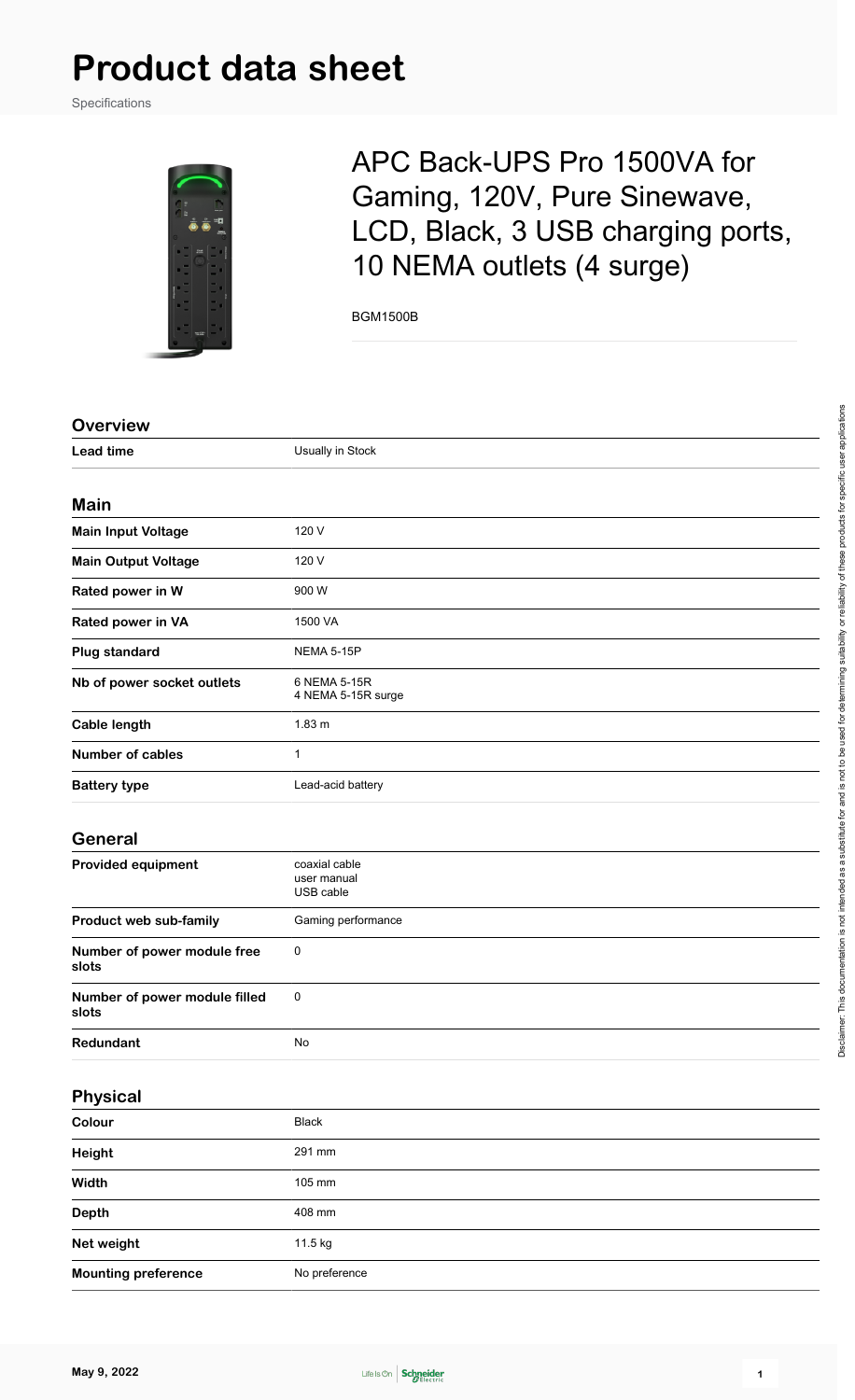| <b>Mounting mode</b>                       | Not rack-mountable                           |
|--------------------------------------------|----------------------------------------------|
| Two post mountable                         | 0                                            |
| <b>USB compatible</b>                      | No                                           |
|                                            |                                              |
| Input                                      |                                              |
| Network frequency                          | 60 Hz +/- 3 Hz                               |
| Input voltage limits                       | 88147 V                                      |
| <b>Maximum input current</b>               | 12 A                                         |
| <b>Switching current capacity</b>          | 15 A                                         |
|                                            |                                              |
| Output                                     | 900 W                                        |
| Maximum configurable power in<br>w         |                                              |
| <b>Output frequency</b>                    | 60 Hz +/- 3 Hz sync to mains                 |
| <b>UPS type</b>                            | Line interactive                             |
| Wave type                                  | Sine wave                                    |
| Maximum configurable power in<br><b>VA</b> | 1500 VA                                      |
| <b>Conformance</b>                         |                                              |
| <b>Product certifications</b>              | ENERGY STAR V2.0 (USA)<br>TUV C-US certified |
| <b>Standards</b>                           | FCC part 15 subpart B                        |
| <b>Equipment protection policy</b>         | Lifetime: \$500000                           |
|                                            |                                              |
| Environmental                              |                                              |
| Ambient air temperature for<br>operation   | $040$ °C                                     |
| <b>Relative humidity</b>                   | 095 % non-condensing                         |
| <b>Operating altitude</b>                  | $010000$ ft                                  |
| Ambient air temperature for<br>storage     | $-1540 °C$                                   |
| <b>Storage Relative Humidity</b>           | 095 % Non-condensing                         |
| Storage altitude                           | $0.003048.00 \text{ m}$                      |
| <b>Acoustic level</b>                      | 45 dBA                                       |
| <b>Batteries &amp; Runtime</b>             |                                              |
| Number of battery filled slots             | 0                                            |
| <b>Battery recharge time</b>               | 16 h                                         |
| <b>Battery charger power</b>               | 16 W rated                                   |
| <b>Battery power in VAH</b>                | 257 VAh capacity<br>257 VAh runtime          |
| <b>Battery life</b>                        | $35$ year(s)                                 |
| <b>Extended runtime</b>                    | 0                                            |

| Alarm<br>Alarm when on battery: distinctive low battery alarm: overload continuous tone alarm |  |
|-----------------------------------------------------------------------------------------------|--|